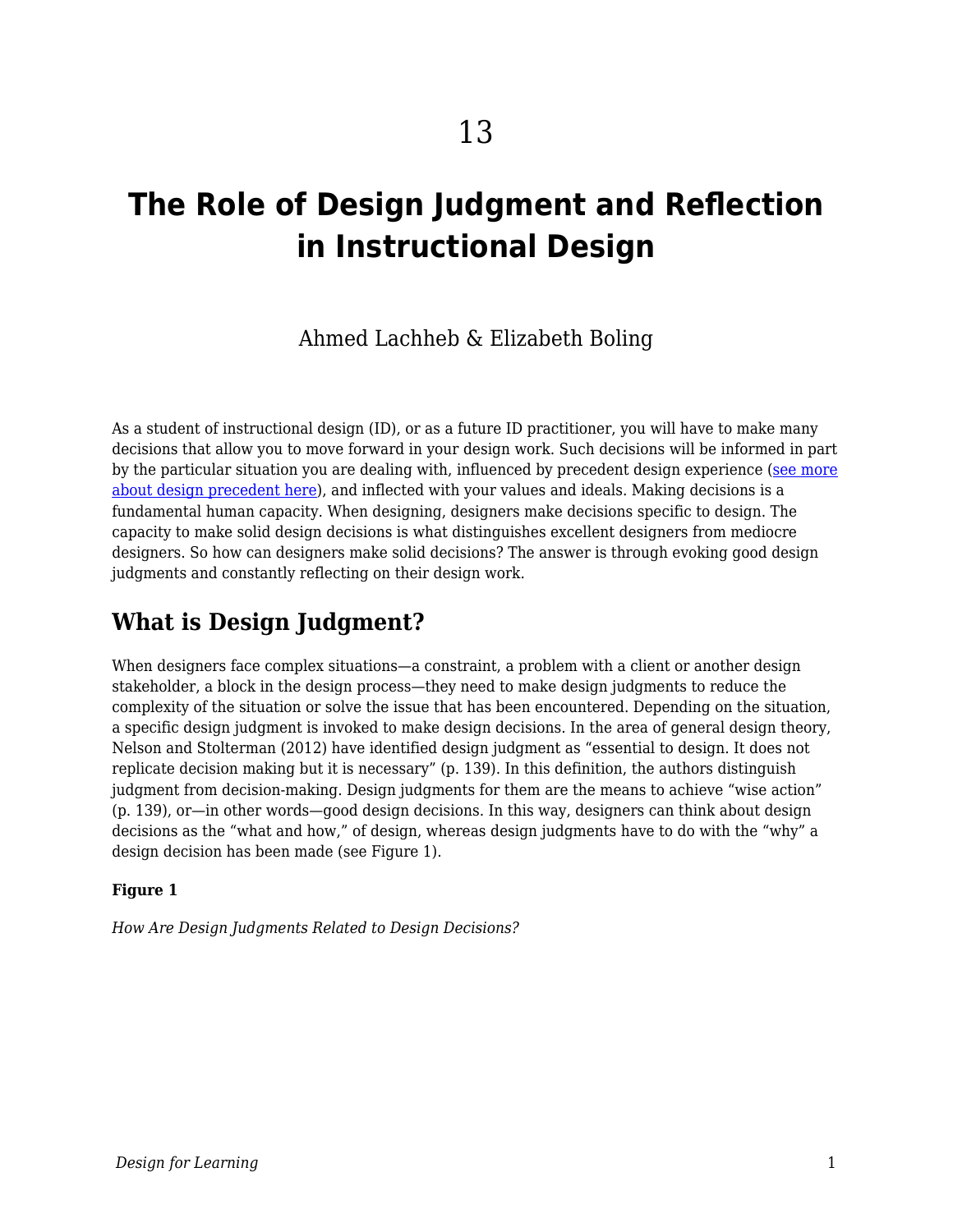

Design judgments rely on different types of logic than rule-based systems. For example, imagine you have been tasked to design an instructional module to be delivered online. You are now faced with the choice of making this instructional module in the form of video, or text, or text with visuals and a video. Eventually, you will make a decision about which form the instructional module will take. That is the design decision. What allows you to make such a decision are your design judgments (e.g. preference for videos over text, based on constraints you perceive in the design project or your past history as a designer). Design judgments are based on your own knowledge. This knowledge cannot be separated from you, the designer, but it is not arbitrary either. Your appreciation of media and understanding of time and tools are disciplined, based on intuitive but very rational logic, generated from "the particularity or the uniqueness of a situation" (Nelson and Stolterman, 2012, p. 141).

### **Designers' Design Judgments**

Nelson and Stolterman (2012) have proposed a construct comprising eleven design judgments that designers invoke. A summary of these design judgments is available in Table 1. We, as authors, recommend that you read more in-depth about these design judgments in Nelson and Stolterman's (2012) book, [The Design Way.](https://mitpress.mit.edu/books/design-way-second-edition)

#### **Table 1**

*General Summary of Design Judgments and Examples*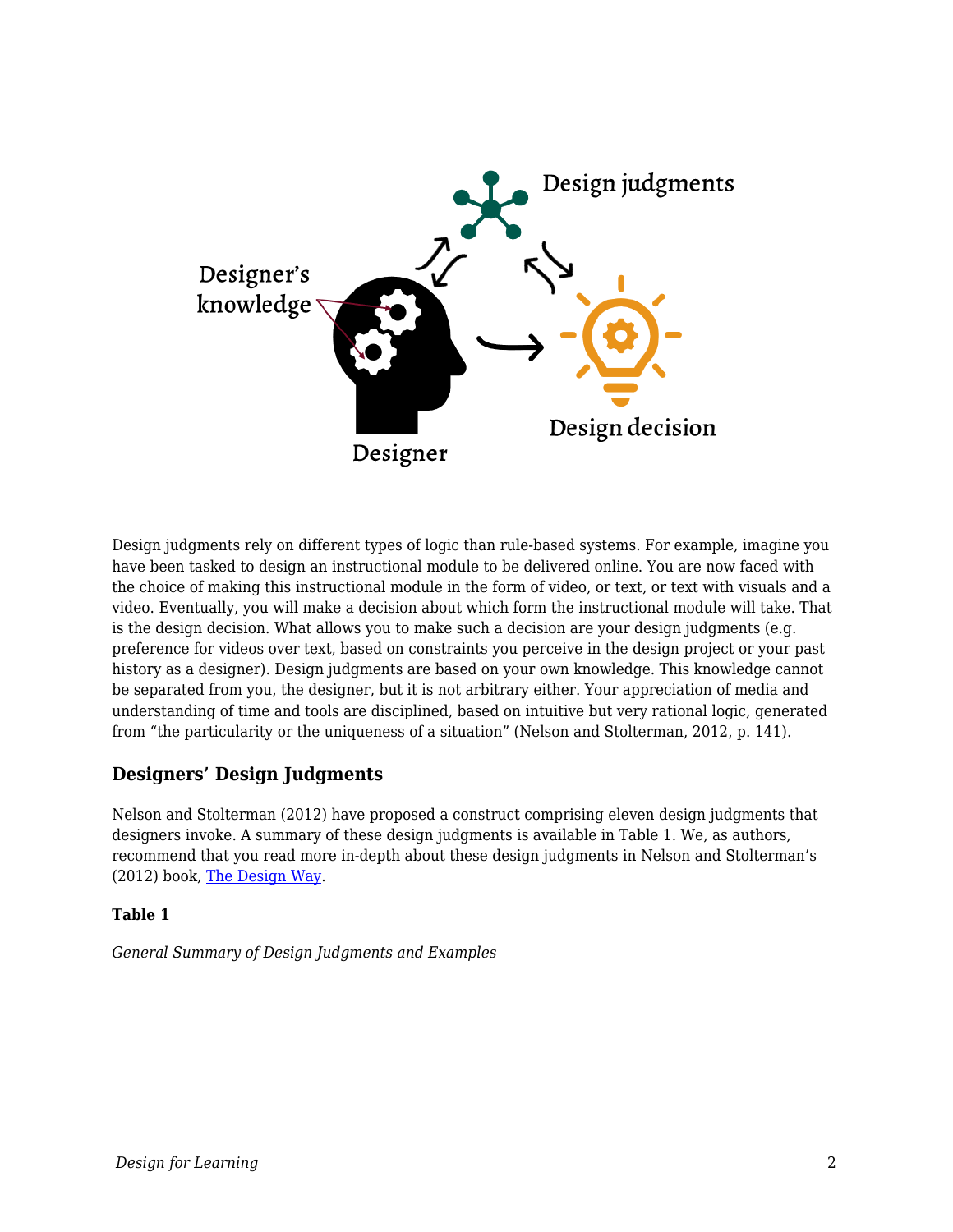| <b>Design</b><br>Judgment    | <b>Definition</b>                                                                                  | <b>Example of Design Judgment in Action</b>                                                                                                                                                                                                                                           |
|------------------------------|----------------------------------------------------------------------------------------------------|---------------------------------------------------------------------------------------------------------------------------------------------------------------------------------------------------------------------------------------------------------------------------------------|
| Core                         | Designer's own value or<br>thinking that can lead to<br>invoke all other above design<br>judgments | Designer advocates and insists on a designing<br>discussions activity because they firmly believe<br>that learning is interaction                                                                                                                                                     |
| Instrumental                 | Selecting and using design<br>tools/means to reach<br>established design goals                     | Drawing icons using a digital tool or using a paper<br>and pencil, or selecting to use a MAC vs. a PC for<br>design work                                                                                                                                                              |
| Framing                      | its focus and outcomes                                                                             | Defining the boundaries of the Deciding whether to design an academic course, a<br>design project by emphasizing workshop, a performance-support handout, etc.                                                                                                                        |
| Default                      | Generating "automatic"<br>hesitation, and without too<br>much thinking                             | Asking an SME to meet for a design project kick-off<br>response to a situation without meeting because that is the first thing you do in all<br>of your design projects, no matter what                                                                                               |
| Deliberated<br>Offhand (DOH) | Recall of previous successful<br>default judgments, consciously                                    | Emailing an SME about a first meeting and<br>providing them with options of when to meet and<br>whether the meeting is face-to-face or online                                                                                                                                         |
| Appreciative                 | Emphasizing certain aspects<br>of a design, and<br>backgrounding others                            | Appreciating the work a media developer has done<br>but not emphasizing the challenging relationship<br>they had with other project's stakeholders                                                                                                                                    |
| Quality                      | Finding out the<br>match/mismatch between<br>aesthetic norms/standards and<br>artifacts            | Discussing the quality of a slide deck presentation<br>with a critical eye and through referencing<br>branding guidelines of the organization and/or<br>the particular proposed design aesthetic design norms in regards to colors,<br>visuals, and typeface, such as CARP principles |
| Appearance                   | Assessing the overall quality<br>of the design                                                     | Examining the overall path of a learning<br>experience in a course design, and stating whether<br>it feels cumbersome, boring, clunky or<br>smooth/friendly                                                                                                                           |
| Navigational                 | Considering a path/direction<br>to follow in completing a<br>design task                           | Consider inviting an external SME to provide<br>expertise about a specific subject area that the<br>current/available SMEs lack so you can fill a<br>content gap that other SMEs and designers<br>identified                                                                          |
| Connective                   | Making connections of objects<br>together for the specific<br>design situation                     | Considering how a design of a lecture in an<br>academic course is related to another learning<br>activity/assessment, and whether there is a<br>connection and or alignment between these two<br>design objects or not                                                                |
| Compositional                | Bringing all elements of<br>design together to form a<br>whole                                     | Considering how to place learning objects within<br>structures of modules to form a whole, complete,<br>and smooth 16-weeks long academic course, in a<br>way that lectures and discussions precede exams<br>and major assignments                                                    |

As a student of instructional design, there are the three of these design judgments that play a critical role in instructional design practice, and that will be examined more completely.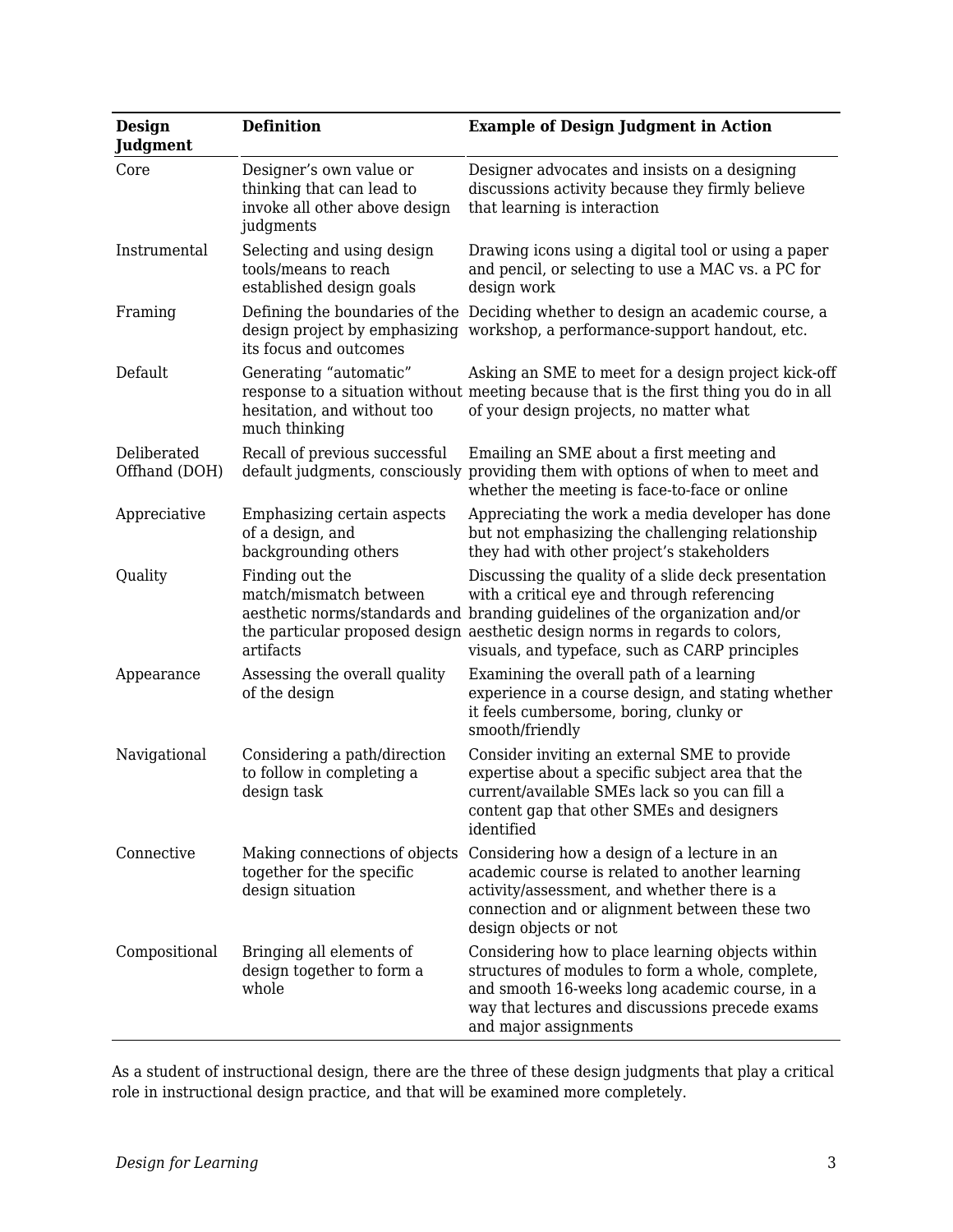The first is *core judgment*—"buried deep within each individual, but unlike off-hand judgments, they are not easy to access" (p. 154). Designers invoke core judgments often in an unconscious manner because it stems from designers' own values or thinking that can be revealed through "why" questions (e.g., a designer advocates and insists on designing discussion activities because they firmly believe that learning is interaction—that is their core judgment). Core judgment is behind every other design judgment. It is, in a sense, our human capacity to have tacit knowledge, beliefs, and own philosophies. Designers invoke core design judgment to make design decisions, including those based on prior experience.

The second is *instrumental judgment*—"interaction with their [designers'] materials and the tools" (p. 152). Instrumental is used here to mean 'instrument' and not to mean 'important.' Designers invoke instrumental judgments to decide on which design tools to use or not, and how to use them for their design projects (e.g., drawing icons using a digital tool or using a paper and pencil). This judgment is one of the most invoked judgments as it is concerned with design tools—all kinds of means that designers use to design, regardless of their form—and because design tools encompass almost every design activity. Design tools could be abstract/theoretical or tangible, analog, or digital. If you are curious, you can read more about design tools in instructional design practice in Lachheb and Boling (2018).

The third is *framing judgment*—"defining and embracing the space of potential design outcomes … [it] forms the limits that delineate the conceptual container" (Nelson & Stolterman, 2012, p. 148). In evoking this design judgment, designers discuss the goal of their design project (e.g., designing an academic course, a workshop, a performance-support handout, etc.) in order to frame what the design project is about. Framing judgment is also invoked throughout the progress of a project that involves deciding what is important to focus on next.

#### **Guidance to Develop and Invoke Design Judgments**

You might be asking now, "What design judgments should I make? Which ones are the best design judgments? How will I know? How does a designer learn to make good design judgments?" These are very legitimate and important questions. Frankly, these questions are what actually spark many research studies on design practice; answering them is not as straightforward as one sometimes wishes.

First, it is important to think about these design judgments as not isolated units, but rather like pearls that are connected to each other with strings. If you take one pearl and you hold it up, then the other ones just hang as a cluster underneath because they are connected to each other (E. Stolterman, personal communication, November 18, 2013). Designers often invoke a number of design judgments together—always interconnected and often overlapping (see Figure 2). That being said, as you are practicing design, you will be making these design judgments at all times, most of the time unconsciously. Now that you read about them, you can think about them in a conscious manner and watch for when a design judgment you invoke does not lead to the desired result.

#### **Figure 2**

*How Are Design Judgments Interconnected?*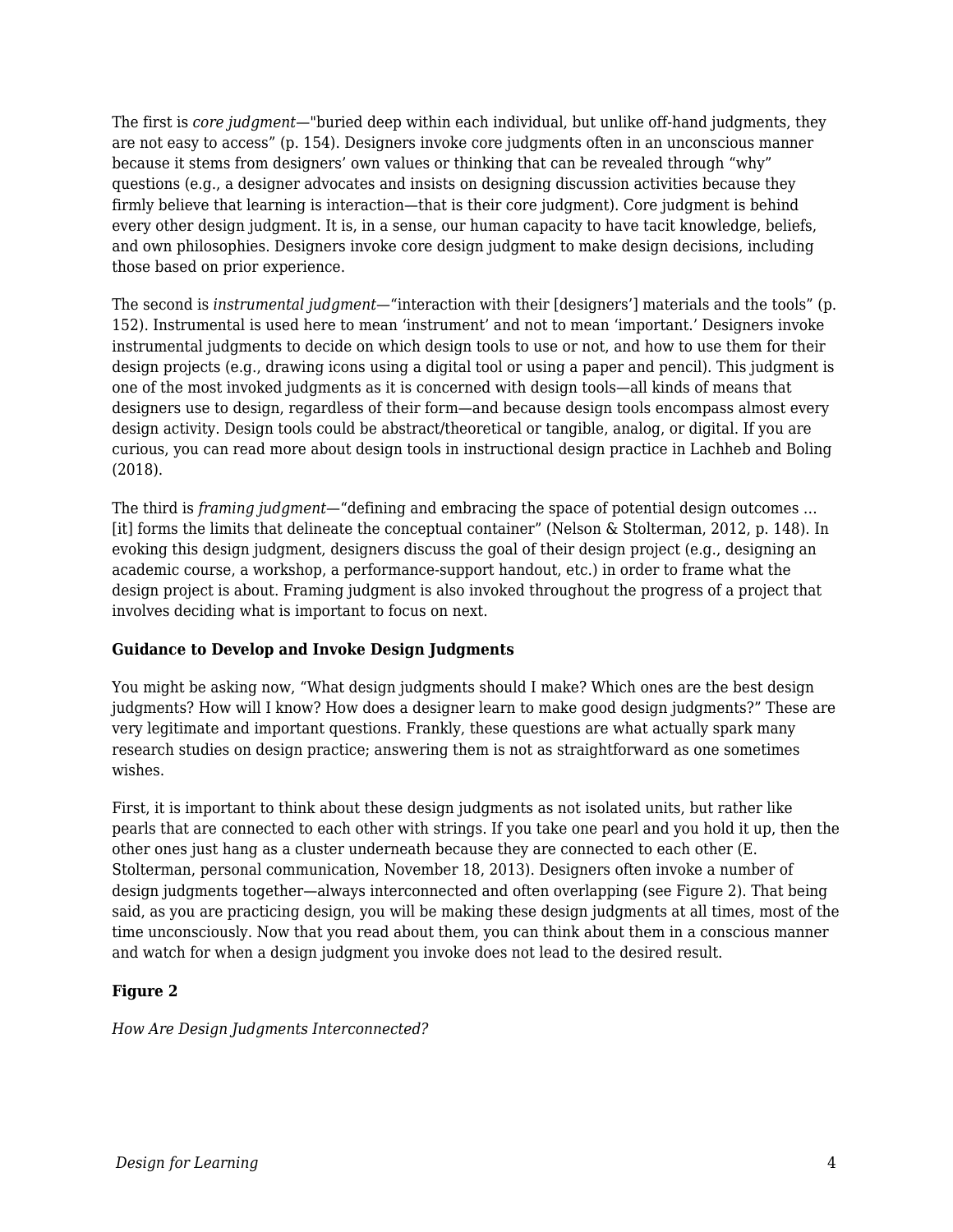

Second, all of these design judgments are important to help you navigate the complexities of your design projects. However, as mentioned earlier, the most important design judgments are core, instrumental, and framing. Core design judgment is connected to every design decision—there is always a personal belief behind every design decision you make. Instrumental design judgments are concerned with design tools—every aspect of your design projects involve using design tools of all kinds. Framing design judgment allows you to set up the whole design project for success or failure, from the very beginning—if you frame your design project incorrectly, there will be money and resources wasted, not to mention upset clients and supervisors. Third, knowing which design judgments are you evoking, what design judgment you should or you should not evoke, and how you learn to make good design judgments are always matters of deliberate reflection on your design practice—a topic addressed in the second part of this chapter.

Finally, as a designer, you will face many situations when you feel uncertain; you can make several design judgments but you are not sure what is the right choice to make. Uncertainty is a hallmark of the design profession and our advice is to embrace it, not to be afraid of it. We, the authors, also advise you to trust your instinct and remember your rigorous design training. Additionally, taking time to think and studying your design context should equip you with powerful insights to help you make the right choice (e.g., using the [instructional theory framework](https://edtechbooks.org/id/making_good_design) to inform your design judgments). You can also seek mentorship and consulting from senior designers to help you deal with uncertainty, and ultimately make good design judgments.

#### **Examples of Design Judgments Invoked by Instructional Design Students**

Some researchers in the field have studied design judgments and how students of instructional designers invoke them (Demiral‐Uzan, 2015; 2017, Korkmaz & Boling, 2014). From the studies of Demiral‐Uzan (2015; 2017), the authors provide the following examples of design judgments invoked by ID students as they are designing instruction during graduate-level instructional design courses.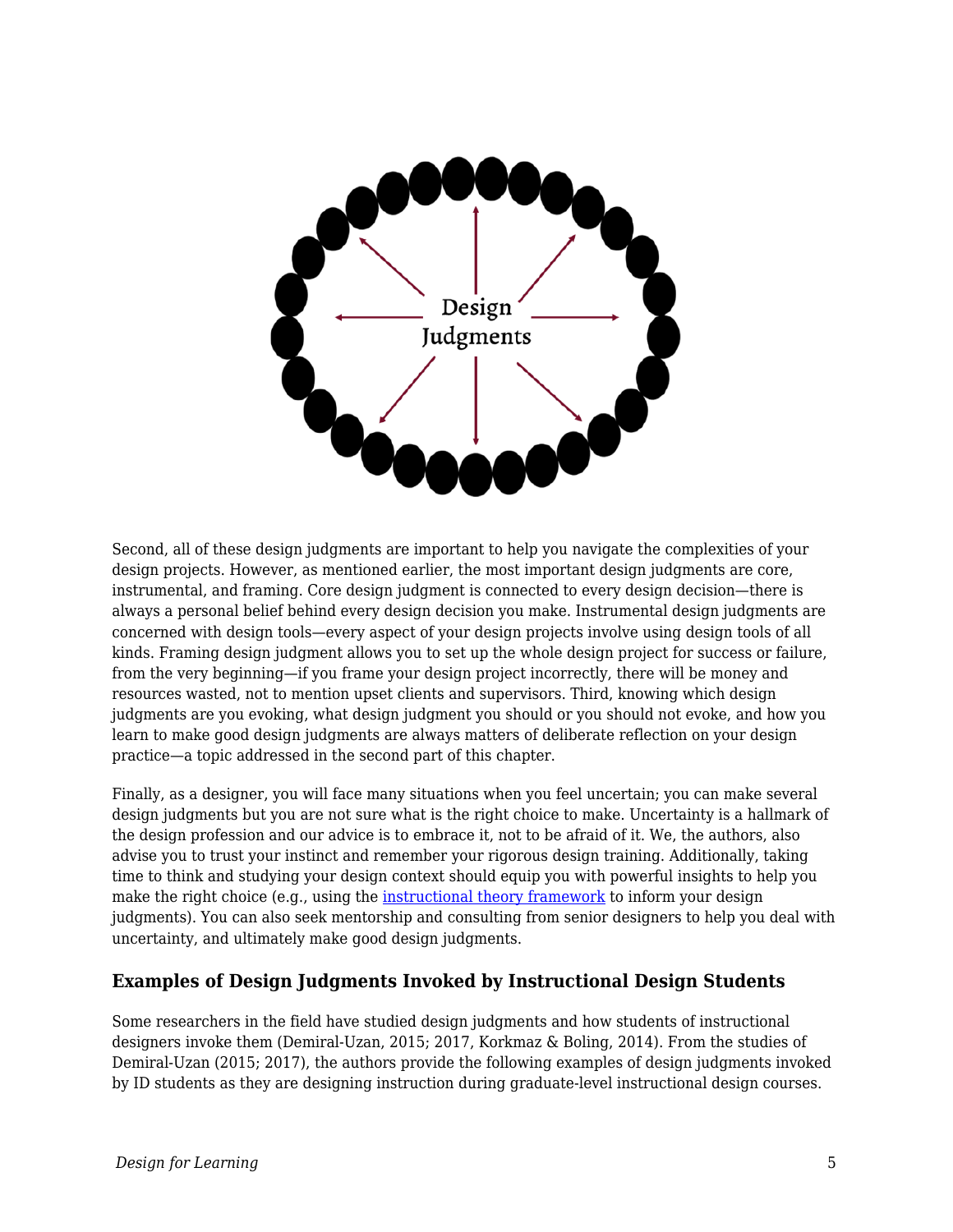*Example 1: An instructional design student was asked to design an instruction for their final project. This student decided to design a course for advanced Chinese ESL learners about business emails. This student invoked a framing and navigational design judgment because when asked by the researcher how they decided to design this instruction, they said: "How I came up with that specific topic and why is that, very simple. I mean, what's the most practical, more effective easy to me, something that I am at least familiar with, something I already know" (adapted from Demiral-Uzan, 2017).*

*Example 2: A group of instructional design students came together to discuss their group project in their instructional design course. Their discussion was focused on the content of the instruction and the flow of information they wish to present in the instruction. A researcher observed and recorded their interaction. Each statement that a student says points to design judgments being invoked and overlapped:*

*Student A: Should this go first or after the overview? (Appearance, Quality and Connective design judgment)*

*Student B: This comes after the content on my part. (Default, Appearance, Quality and Connective design judgment)*

*Student A: Your approach is different than mine, which is okay. For learners to understand what networking is, the definition of networking will come here first, then tell and show them what is networking is not. (Appreciative, Core, Quality and Compositional design judgment)* (adapted from Demiral-Uzan, 2015).

# **What is Design Reflection?**

Reflection is the personal and the internal building of knowledge through considering and interpreting one's experiences or beliefs (Tracey et al., 2014). It is usually a method to solve problems, as well as to define and refine one's beliefs, values, and perspectives. Reflecting on your design work, its qualities, process, and outcomes, allows you to become aware of your tacit knowledge and learn from your design experience. Donald Schön—a prominent design scholar and a design educator—has identified two types of design reflections (Schön, 1983): (1) Reflection-in-Action; and (2) Reflection-on-Action.

Reflection-in-action is that internal dialogue that designers have as they are engaged in solving a particular design problem, or while using a specific design tool. For example, you could be working on designing a training program. You face a complex situation where the capacity of the software you are using to develop the training materials is not allowing you to create a specific interaction you wish to create. You could ask yourself something like "How do I get around this? Should I use another software or try to think of another way to create the interaction the client and I want to see?" This self-questioning is essentially the internal dialogue you could have, which constitutes "reflection-inaction." You could have this internal dialogue without being aware of it, as most of us think and reflect unconsciously and in silence. Eventually, reflection-in-action allows you to establish a ground to make decisions and work toward a resolution of the problem (Schön, 1983).

Reflection-on-action has to do with looking back at past design experiences, to make sense of what happened, what worked well, what did not work well, why taking one design approach seemed to be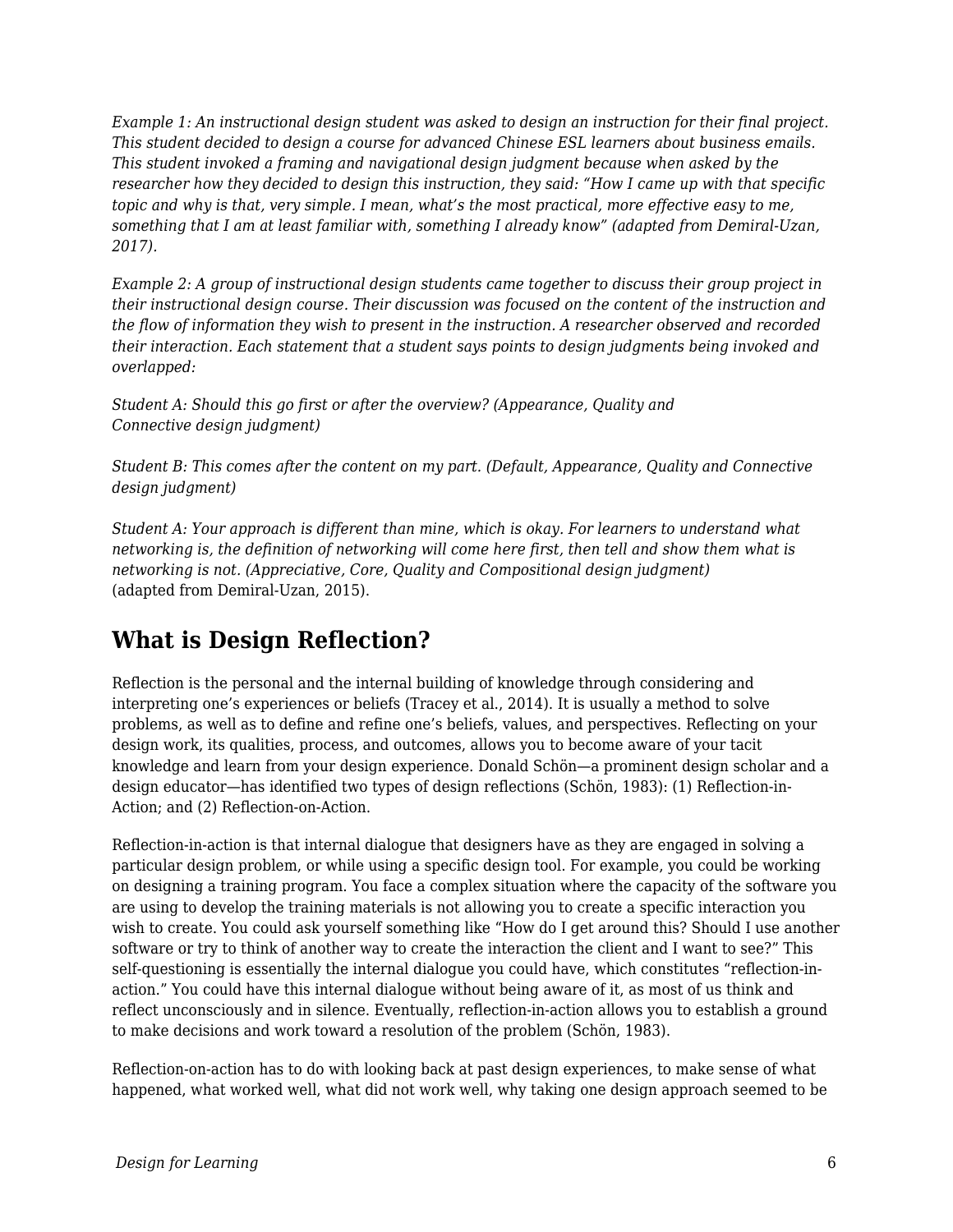better than the other, etc. Many designers recognize reflection-on-action as what happens in design "post-mortem" meetings—a dialogue between designers who reflect upon their experiences, practices, and beliefs. Reflection-on-action dwells upon subjective interpretations of events, situations, and ideas. It is personal and can be hard to express. Nevertheless, this type of reflection is proven to be an effective practice to learn from past designer experience, so future design experiences are optimized. Additionally, when designers experience failure, only reflection-on-action could allow them to process that failure, learn from it, and essentially become aware of future modes of failure that might come their way.

### **An Example of a Design Reflection by an Instructional Design Student**

Kaminski et al. (2018) has illustrated several design reflections written by ID students. One example is shared in this chapter, and you are encouraged to read more—as shared by Kaminski et al. (2018).

*"One of the hardest lessons I learned from the instructional design course (and still struggle with), is articulating my decisions and actions onto paper. The best advice I received from Dr. Kaminski is to approach instructional design with the mindset that you are making something that another instructor (without any prior experience) can recreate. I think my difficulty comes from the many steps that I personally revisit and parts that I revise with research and experience. It is hard to describe all those directions that my mind takes to come to a final product. The picture I drew allows me to provide an abstract visual of all those steps. The student is the 'key,' the center of my purpose. As the 'doorknob, it is my responsibility to make sure all the working parts are in place so that the individual can open the door to knowledge. Begin by identifying the goals of the training event, analyze the learner, and the method for instruction, and verify the performance objectives. Start on outer edges and spiral toward the middle, and then through evaluation back out and spiral back in again until you get through the door. Goals are set – look at the learner and environment to make it work. Facilitators need to address all the pieces and parts of the classroom component, so the facilitator ensures the student has what they need to open the door."*

As you can see in this example, the student expressed how hard it was for them to make design decisions. The student reflected on what they believe to be the appropriate design moves, how to begin, and what the design should be focused on. Toward the end of the reflection, the student expressed a set of values and ideals—core design judgments.

# **Design Judgments and Reflection: Recommendations for Instructional Design Students**

### **The Reflection Journal**

Some designers keep a journal. Some designers turn parts of their journal into a [blog or a website](https://www.lifeofanarchitect.com/) where they reflect on their design work publicly. Commit to a journal in the format you prefer–a simple notebook, a Google document, a blog, a video, a podcast. Start your first entry about the last design project you completed in class and address the following prompt (adapted from Tracey et al, 2014):

*Describe a time when you felt totally uncertain while working on this design project. Try to remember how you felt and what was the greatest challenge(s) you faced because of the uncertainty you felt. What actions did you take to overcome such uncertainty? How did it go? Why did you take certain*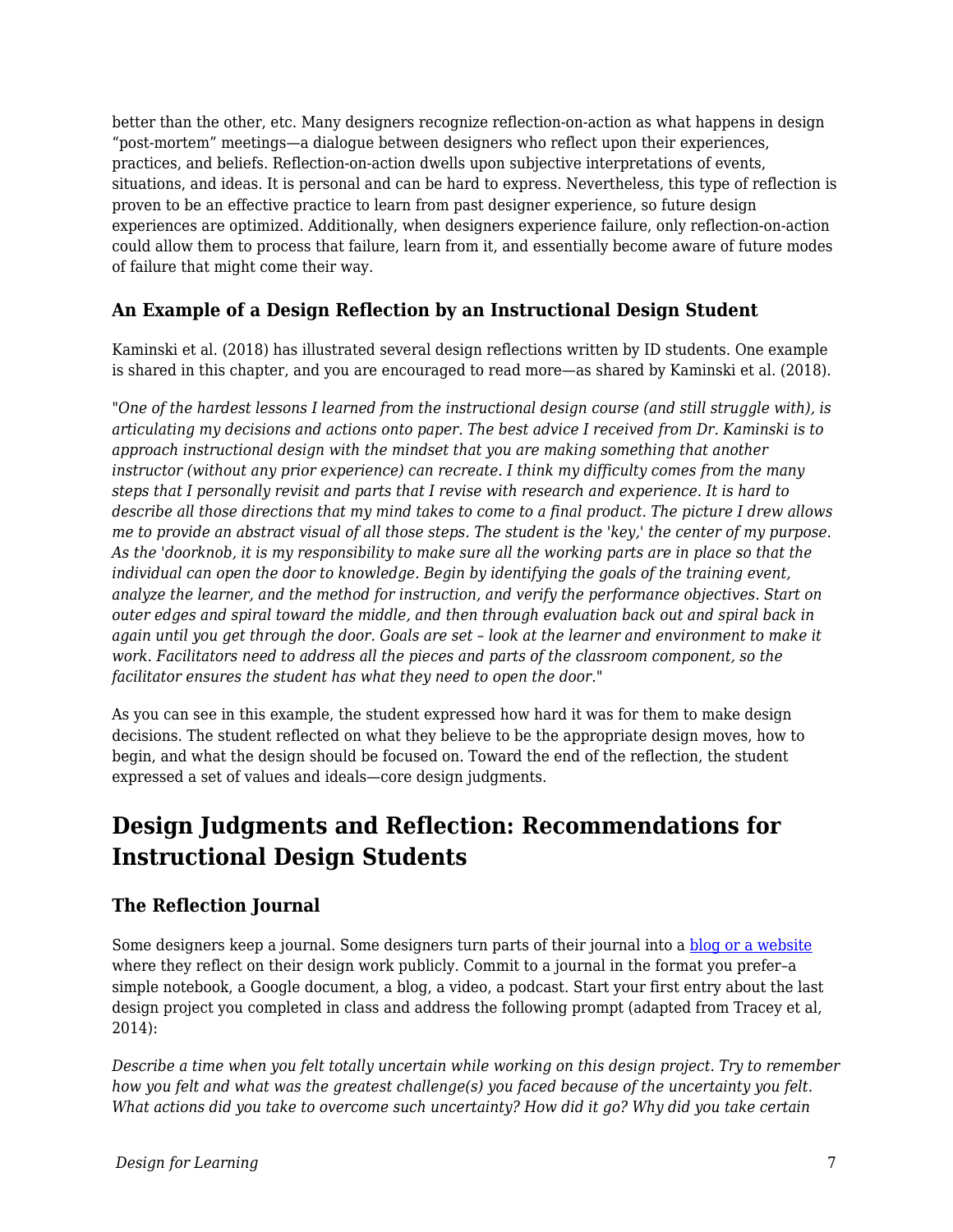*actions and not other actions? What did you believe to be happening vs. what actually happened? Knowing that you will feel uncertain in future design projects, how do you feel about becoming a designer?*

Start writing the reflection post using descriptive language. You should not worry about grammar and typos at this stage. Let the words and thoughts flow and make their way from your head to the journal. Pay attention to how you felt and what thoughts you had at the moment. Think about if someone reads this reflection, will they understand what was going on in the design project? Will they get to feel how you felt? Don't limit yourself to formal writing. Write as you think and speak. Once you complete this first entry, share it with your ID faculty or another designer if you feel comfortable.

The following are some ways to document design reflections:

- Pick what you want to focus on for each reflection—a challenge with a designer, a moment of design failure, a harsh critique from a client, or an SME; you pick.
- Describe your design actions by addressing the Five Ws (What, When, Where, Why, Who).
- Elaborate on the "Why" part so you can reveal the design judgments you made that led to these design actions.
- Speculate on the "Why" when speaking about other's actions, unless you are certain.
- Conclude with what you have learned from this design project—what you will not forget to do next time? To what extent this design project will be similar to future projects you anticipate?

### **Exploring Your Core Design Judgments**

People are surrounded by designs they use every day, and some they cannot live without. Commit to a week of noticing and collecting—through photographs—designs that you appreciate and designs that you do not like at all. These could be the items you use every day, such as your phone, the showerhead in your bathroom, a specific app, or a favorite frying pan in your kitchen, or anything else. Challenge yourself to notice as many designs as possible. Such design could include instruction or performance support materials around you (e.g., a flyer that teaches people how to wash their hands or the instructional book that comes with IKEA furniture). Take about an hour or more to write down notes about each design—why you appreciate it and why you do not. Keep asking yourself "why do I like/dislike this?" and record your answers. Repeat this activity until you cannot think of any more answers to. For example, the authors appreciate public libraries. We like them because we find the books we like to borrow and not buy, they are accessible to us, they are free, they are diverse, and they provide quiet places for us to concentrate. We can say more why we like public libraries, but essentially we like public libraries because *we believe in the noble cause of public goods, and public libraries represent such a cause*.

Now examine your answers to the "why" questions and try to think about how such answers represent values you hold. These could be transparency, ease of use, elegance, democratic, accessible, inclusive/exclusive, soft, strong, and so on. These values constitute your core judgments and influence all kinds of design judgments you make. You may not be able to access all of them completely, but you are aiming to heighten your awareness of what your design values really are. Once you have spent some time on this exercise, consider revisiting it in the future to see any change you might notice in terms of the values you have—write a reflection post on such change. You can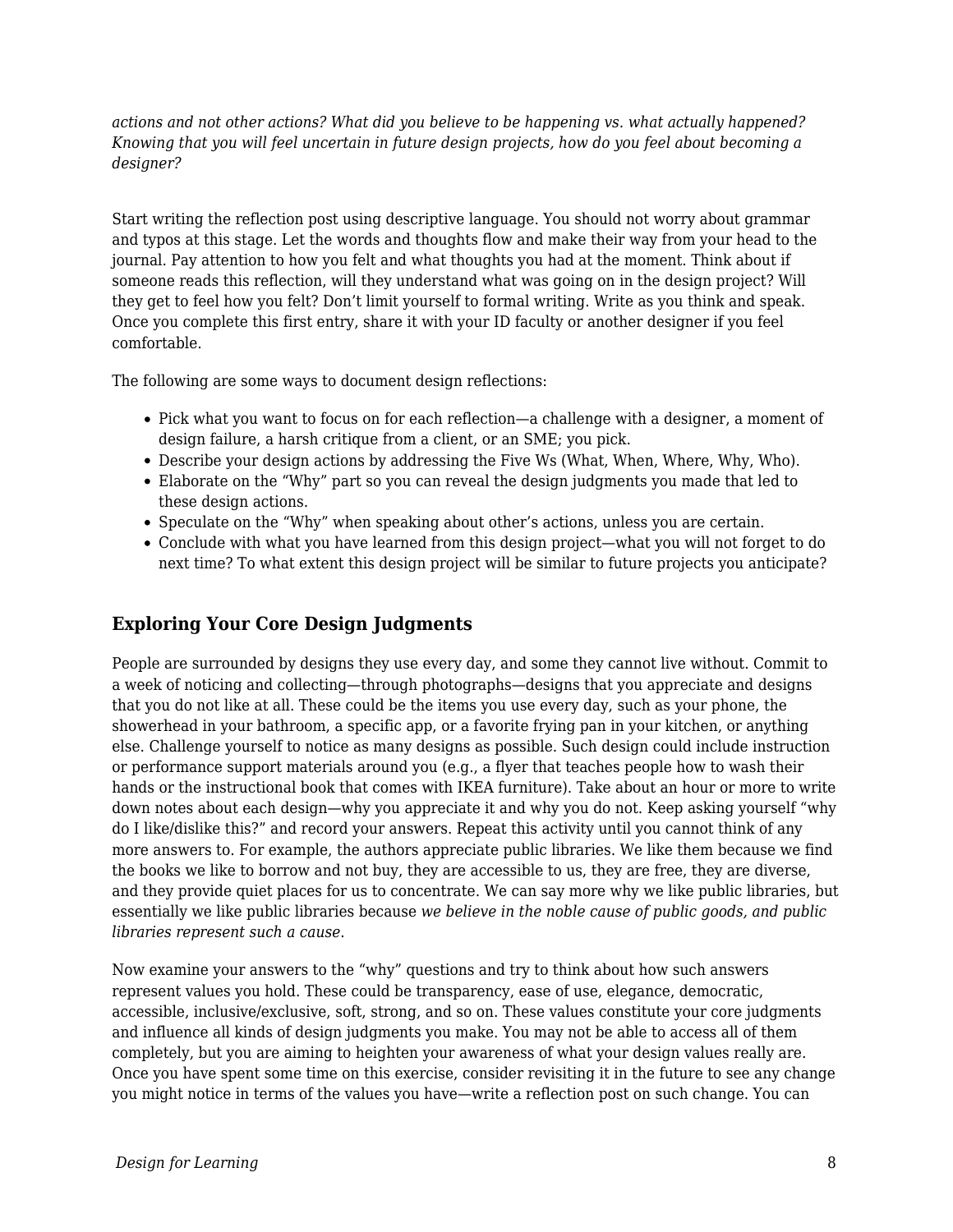focus the noticing experience on specific types of designs (e.g., phone apps), or you can mix designs together that you see belong to each other (e.g., instructional posters and cooking books). Essentially, noticing designs and why you appreciate them will become a somewhat automatic habit for you. By these means you can question and refine your judgement across a whole career.

### **Additional Information**

Ways to document design judgments and decisions:

- Document your design through documents and project management tools—you will have an audit trail at the end of the project that helps you or anyone else to trace back what design decisions you have made.
- Use the margins of such documents to add comments/thoughts and explanations on design decisions you have made.
- Archive written conversations (emails, chats, etc.…) between you and other design stakeholders that include design decisions (and most likely your "defense" or such decisions).
- Leverage your design reflections, notes, and design documents to write a design a case which you can publish in [the International Journal of Designs for Learning \(IJDL\)](https://scholarworks.iu.edu/journals/index.php/ijdl/index).

# **Conclusion**

You may have heard the common wisdom that to become a better professional, you should engage in at least 10,000 hours of practice in your profession. While there is truth in the advice that many, many hours of practice are required to develop expertise, the authors are also confident in an additional claim that there is more to expertise than just putting in a certain number of hours. Without deliberately reflecting on your design actions and the design judgments that lead to those actions, not even 10,000 hours of instructional design practice will be enough to make you an expert designer. Explicitly reflecting on your design judgments, in addition to reflecting on your practice, is what will help you become a more engaged and expert designer. Make reflection on your design judgments an intentional aspect of your efforts to develop your growing competence as a member of the instructional design profession.

## **References and Suggested Readings**

- Boling, E., Alangari, H., Hajdu, I. M., Guo, M., Gyabak, K., Khlaif, Z., Kizilboga, R., Tomita, K., Alsaif, M., Lachheb, A., Bae, H., Ergulec, F., Zhu, M., Basdogan, M., Buggs, C., Sari., R., & Techawitthayachinda, R. I. (2017). Core judgments of instructional designers in practice. *Performance Improvement Quarterly*, *30*(3), 199–219. [https://edtechbooks.org/-KAqE](https://doi.org/10.1002/piq.21250)
- Boling, E., & Gray, C. M. (2015). Designerly tools, sketching, and instructional designers and the guarantors of design. In B. Hokanson, G. Clinton, & M. Tracey (Eds.), The design of learning experience: Creating the future of educational technology (pp. 109–126). Springer. [https://edtechbooks.org/-SdNc](https://doi.org/10.1007/978-3-319-16504-2)
- Cross, N. (2001). Designerly ways of knowing: Design discipline versus design science. *Design Issues*, *17*(3), 49–55. [https://edtechbooks.org/-BwG](https://doi.org/10.1162/074793601750357196)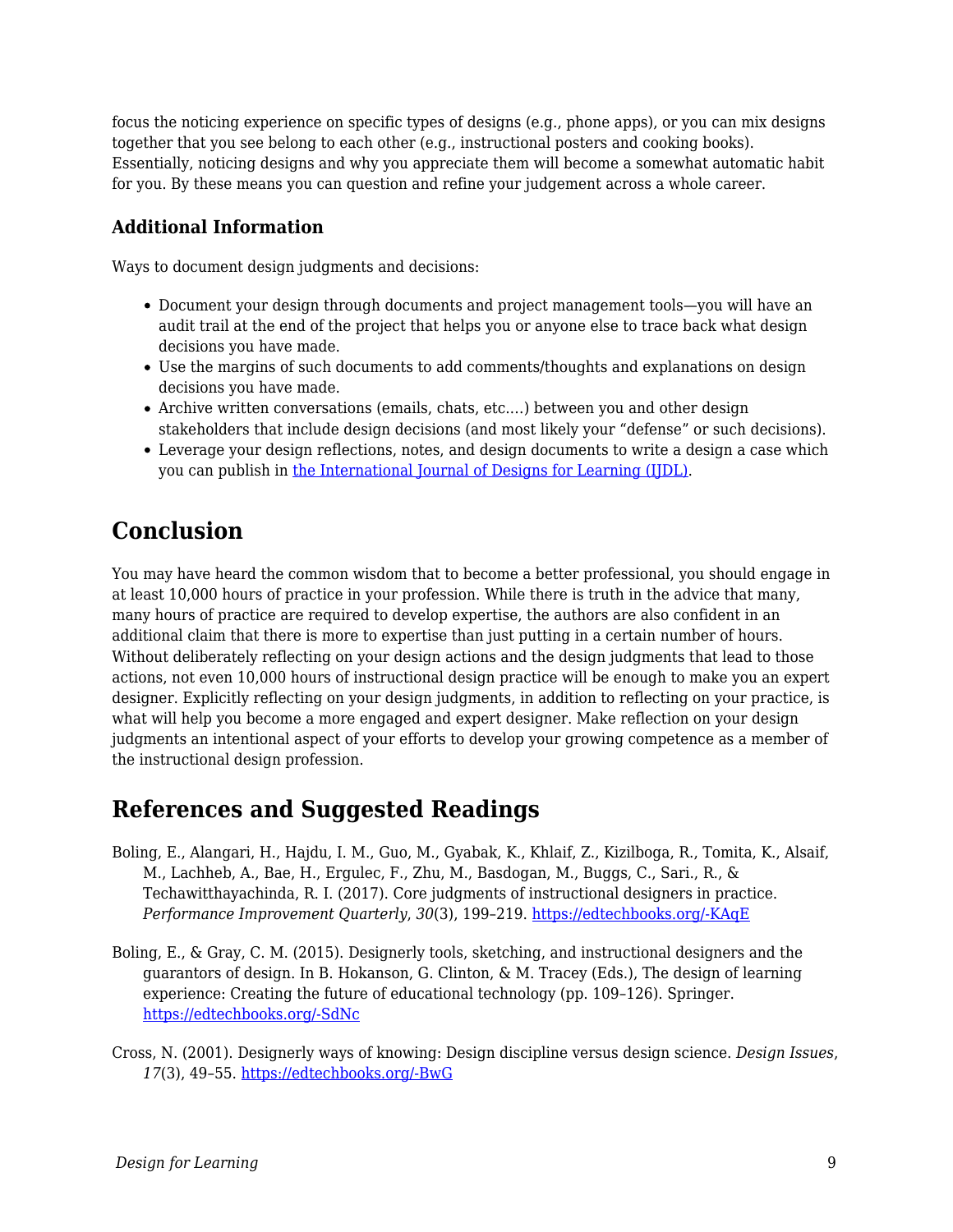- Dabbagh, N. & Blijd, C. W. (2010). Students' perceptions of their learning experiences in an authentic instructional design context. *Interdisciplinary Journal of Problem-Based Learning*, *4*(1), 6–29. [https://edtechbooks.org/-tmV](https://doi.org/10.7771/1541-5015.1092)
- Demiral-Uzan, M. (2017). The Development of Design Judgment in Instructional Design Students During a Semester in Their Graduate Program (Doctoral dissertation, Indiana University).
- Demiral‐Uzan, M. (2015). Instructional design students' design judgment in action. *Performance Improvement Quarterly*, *28*(3), 7–23. [https://edtechbooks.org/-wYF](https://doi.org/10.1002/piq.21195)
- Ericsson, K. A. (2006). Protocol analysis and expert thought: Concurrent verbalizations of thinking during experts' performance on representative tasks. The Cambridge handbook of expertise and expert performance, 223–241.
- Gray, C. M., Dagli, C., Demiral‐Uzan, M., Ergulec, F., Tan, V., Altuwaijri, A. A., Gyabak, K., Hilligoss, M., Kizilboga, R., Tomita, K. & Boling, E. (2015). Judgment and instructional design: How ID practitioners work in practice. *Performance Improvement Quarterly*, *28*(3), 25–49. [https://edtechbooks.org/-jCqf](https://doi.org/10.1002/piq.21198)
- Kaminski, K., Johnson, P., Otis, S., Perry, D., Schmidt, T., Whetsel, M., & Williams, H. (2018). Personal Tales of Instructional Design from the Facilitator's Perspective. In B. Hokanson, G. Clinton & K. Kaminski (Eds.), Educational Technology and Narrative (pp. 87–101). Springer. [https://edtechbooks.org/-iqm](https://doi.org/10.1007/978-3-319-69914-1)
- Korkmaz, N., & Boling, E. (2014). Development of design judgment in instructional design: Perspectives from instructors, students, and instructional designers. *Design in Educational Technology* (pp. 161–184). Springer, Cham. [https://edtechbooks.org/-LQwb](https://doi.org/10.1007/978-3-319-00927-8_10)
- Lachheb, A., & Boling, E. (2018). Design tools in practice: instructional designers report which tools they use and why. *Journal of Computing in Higher Education*, *30*(1), 34–54. [https://edtechbooks.org/-HDB](https://doi.org/10.1007/s12528-017-9165-x)
- Nelson, H. G., & Stolterman, E. (2012). The design way: Intentional change in an unpredictable world (2nd ed.). The MIT Press.
- Schön, D. (1983). The Reflective practitioner: How professionals think in action. Temple-Smith.
- Schön, D. A. (1987). Educating the reflective practitioner: Toward a new design for teaching and learning in the professions. John Wiley & Sons.
- Smith, K. M., & Boling, E. (2009). What do we make of design? Design as a concept in educational technology. *Educational Technology*, *49*(4), 3–17.
- Stolterman, E., McAtee, J., Royer, D., & Thandapani, S. (2009). Designerly tools. [https://edtechbooks.org/-BqAK](http://shura.shu.ac.uk/id/eprint/491)
- Tracey, M. W., Hutchinson, A., & Grzebyk, T. Q. (2014). Instructional designers as reflective practitioners: Developing professional identity through reflection. *Educational Technology Research and Development*, *62*(3), 315–334. [https://edtechbooks.org/-aSU](https://doi.org/10.1007/s11423-014-9334-9)

Yanchar, S. C., South, J. B., Williams, D. D., Allen, S., & Wilson, B. G. (2010). Struggling with theory?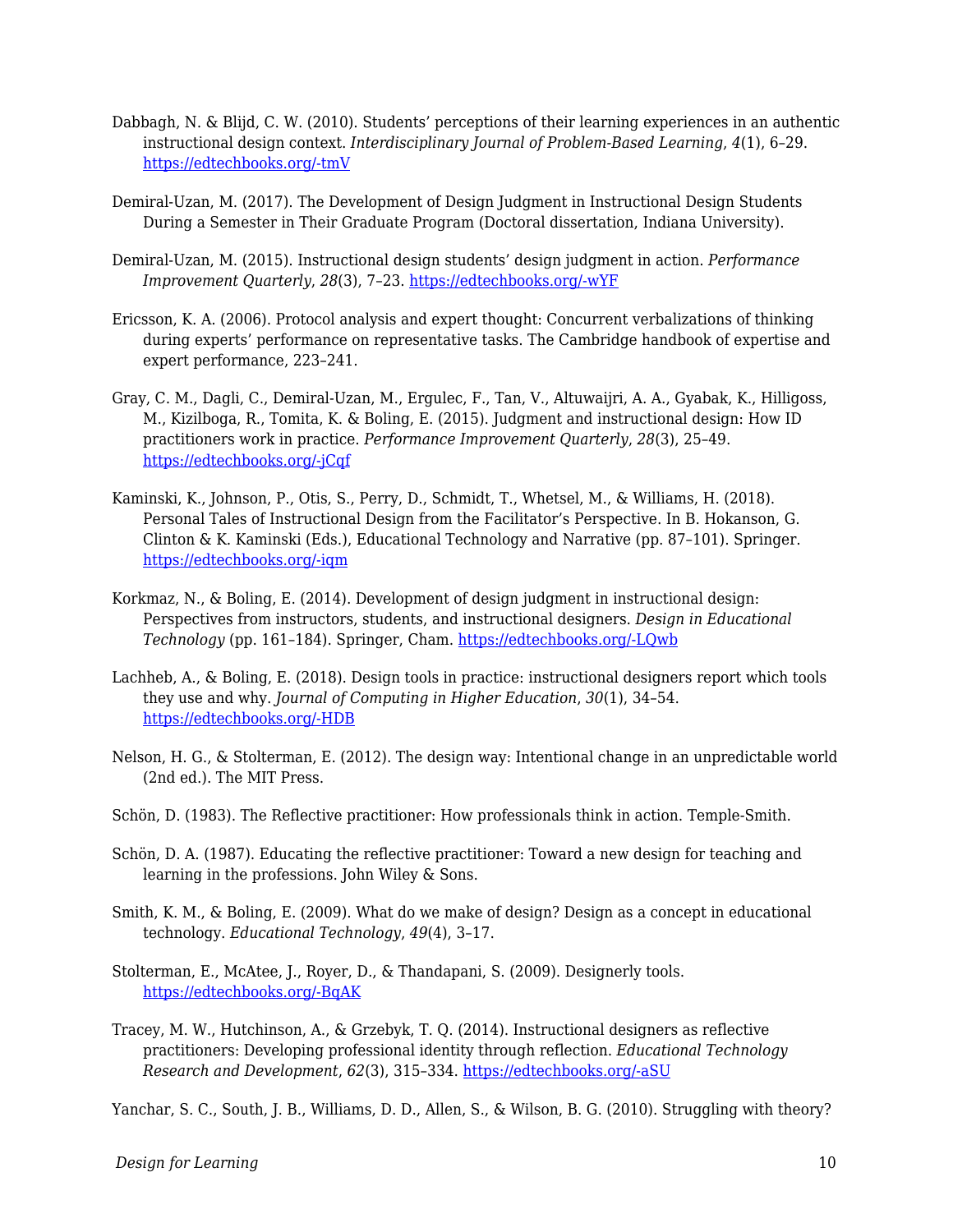A qualitative investigation of conceptual tool use in instructional design. *Educational Technology Research and Development*, *58*(1), 39–60. [https://edtechbooks.org/-ApYi](https://doi.org/10.1007/s11423-009-9129-6)